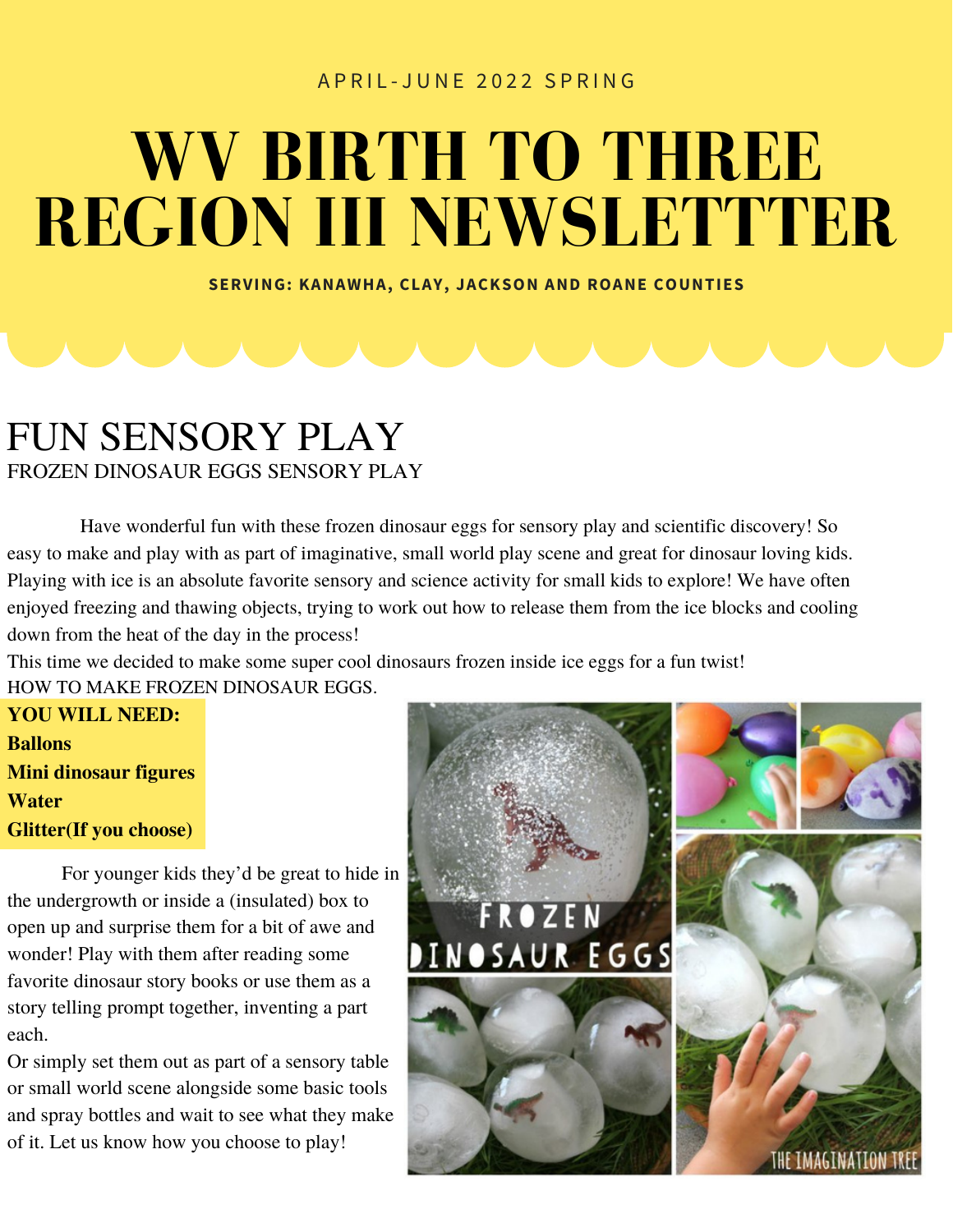## DEVELOPMENTAL MILESTONES

BY: CDC(CENTER FOR DISEASE CONTROL AND PREVENTION Toddlers (1-2 years of age)

Skills such as taking a first step, smiling for the first time, and waving "bye-bye" are called developmental milestones. Developmental milestones are things most children can do by a certain age. Children reach milestones in how they play, learn, speak, behave, and move (like crawling, walking, or jumping).

During the second year, toddlers are moving around more, and are aware of themselves and their surroundings. Their desire to explore new objects and people also is increasing. During this stage, toddlers will show greater independence; begin to show defiant behavior; recognize themselves in pictures or a mirror; and imitate the behavior of others, especially adults and older children. Toddlers also should be able to recognize the names of familiar people and objects, form simple phrases and sentences, and follow simple instructions and directions.



## Positive Parenting Tips

Following are some of the things you, as a parent, can do to help your toddler during this time:

- Read to your toddler daily.
	- Ask her to find objects for you or name body parts and objects.
	- Play matching games with your toddler, like shape sorting and simple puzzles.
		- Encourage him to explore and try new things.
- Help to develop your toddler's language by talking with her and adding to words she starts. For example, if your toddler says "baba", you can respond, "Yes, you are right―that is a bottle."
- Encourage your child's growing independence by letting him help with dressing himself and feeding himself.
- Respond to wanted behaviors more than you punish unwanted behaviors (use only very brief time outs). Always tell or show your child what she should do instead.
- Encourage your toddler's curiosity and ability to recognize common objects by taking field trips together to the park or going on a bus ride.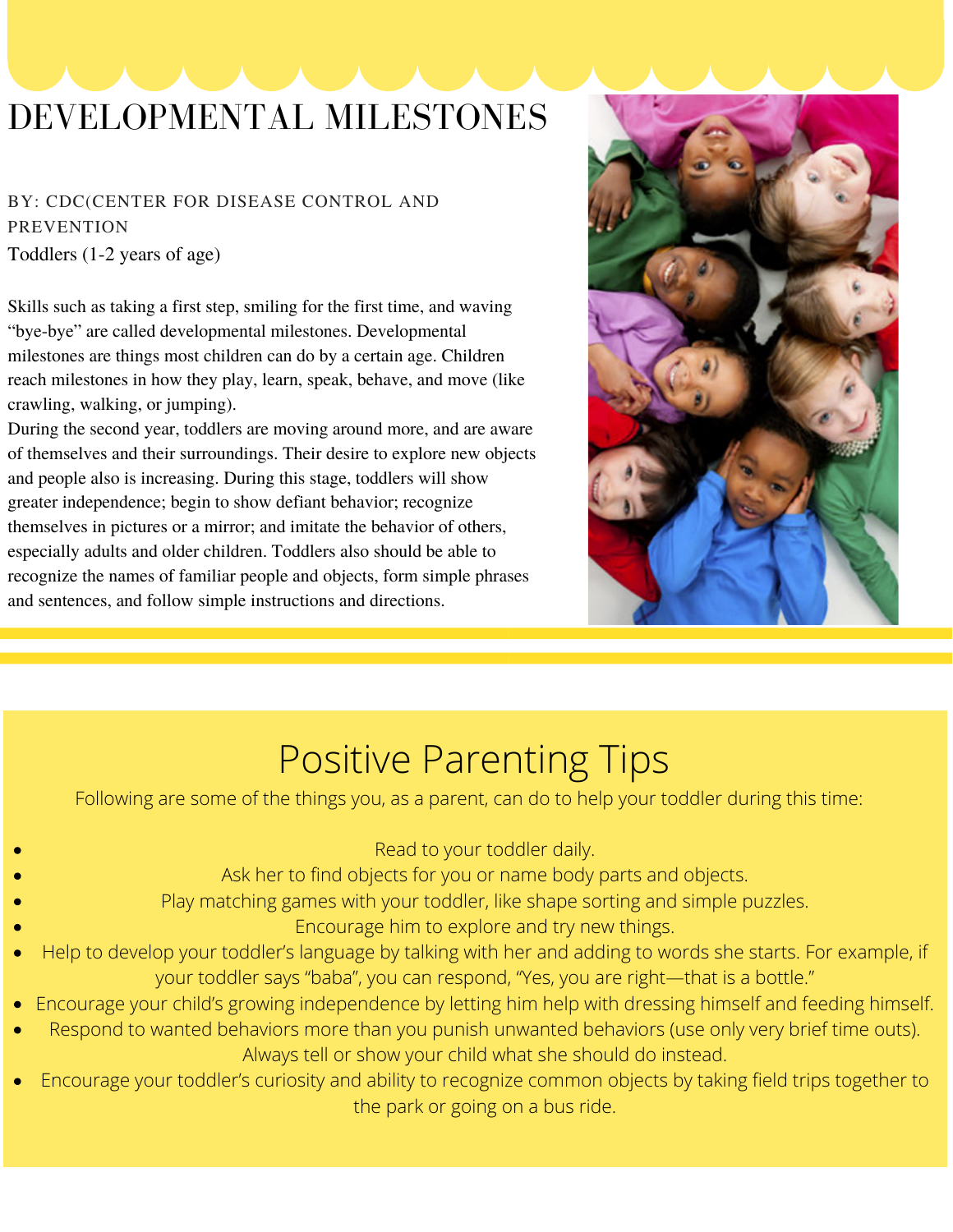## MER SCHEDULE KEEP KIDS OCCUPIED & MOM SANE

Want a *peaceful summer* so the kids aren't fighting like cats and dogs OR in front of a screen for 10 hours a day?? I can help! Inside: Want to have more freedom during your day this summer without sacrificing the order and [predictability](https://amotherfarfromhome.clickfunnels.com/summer-rhythms) a routine brings? Here are some ideas for a summer schedule for kids.

Since all my children are in different age ranges, there are pros and cons to spontaneity. The obvious pros are they get to do different things, stay up later, get up later, go on vacations, and just enjoy the season.

The cons are they don't actually function well without routine. Basically… they [thrive](https://amotherfarfromhome.com/how-routine-brings-sanity-multiple-children-series/) on [routine](https://amotherfarfromhome.com/how-routine-brings-sanity-multiple-children-series/).

So in an effort to make the most of summer, loosen the reigns, and still maintain the [benefits](https://amotherfarfromhome.com/routine-not-just-for-type-a-moms/) of [routine](https://amotherfarfromhome.com/routine-not-just-for-type-a-moms/) you just have to be a tad more purposeful. Here are some ways to do that.

#### 1. Find a new rhythm

Go for a week or so and see what changes you're naturally making. I found we were wanting to swim every day and eat dinner later. So I noticed what we tended to do and began tweaking our routine.Instead of putting kids in their rooms for [independent](https://amotherfarfromhome.com/independent-play/) play time closer to lunch, you might move it earlier in the morning so you are free until lunch or afternoon.

#### 2. Change sleep times, but don't sleep less

Kids don't want to go to sleep in the dark. I get that. However, if they start staying up later but still get up at the same time you're going to have [cranky](https://amotherfarfromhome.com/category/sleeping/) kids on your hands. Try buying your kiddo some black out curtains or shades. If you move bedtime back for a week and notice the kids are not sleeping any later in the morning or making it up during naptime, weigh whether their behavior is negatively affected. You'll know if it's going to work for everyone.

#### 3. Add in daily rituals to your summer schedule

That means I have tons of things lined up in my head and up my sleeve best done in summer months. Days at the park, beach, and pool can become a new norm in your routine. Make a summer bucket list. Choose "days of the week" to do certain things. Monday is pool day. Tuesday is park day, etc. This will help set a rhythm to your week. Embrace the season. Take evening walks, eat meals on the patio, or read books outside on a blanket. Choose a normal part of your daily routine and give it a summer spin.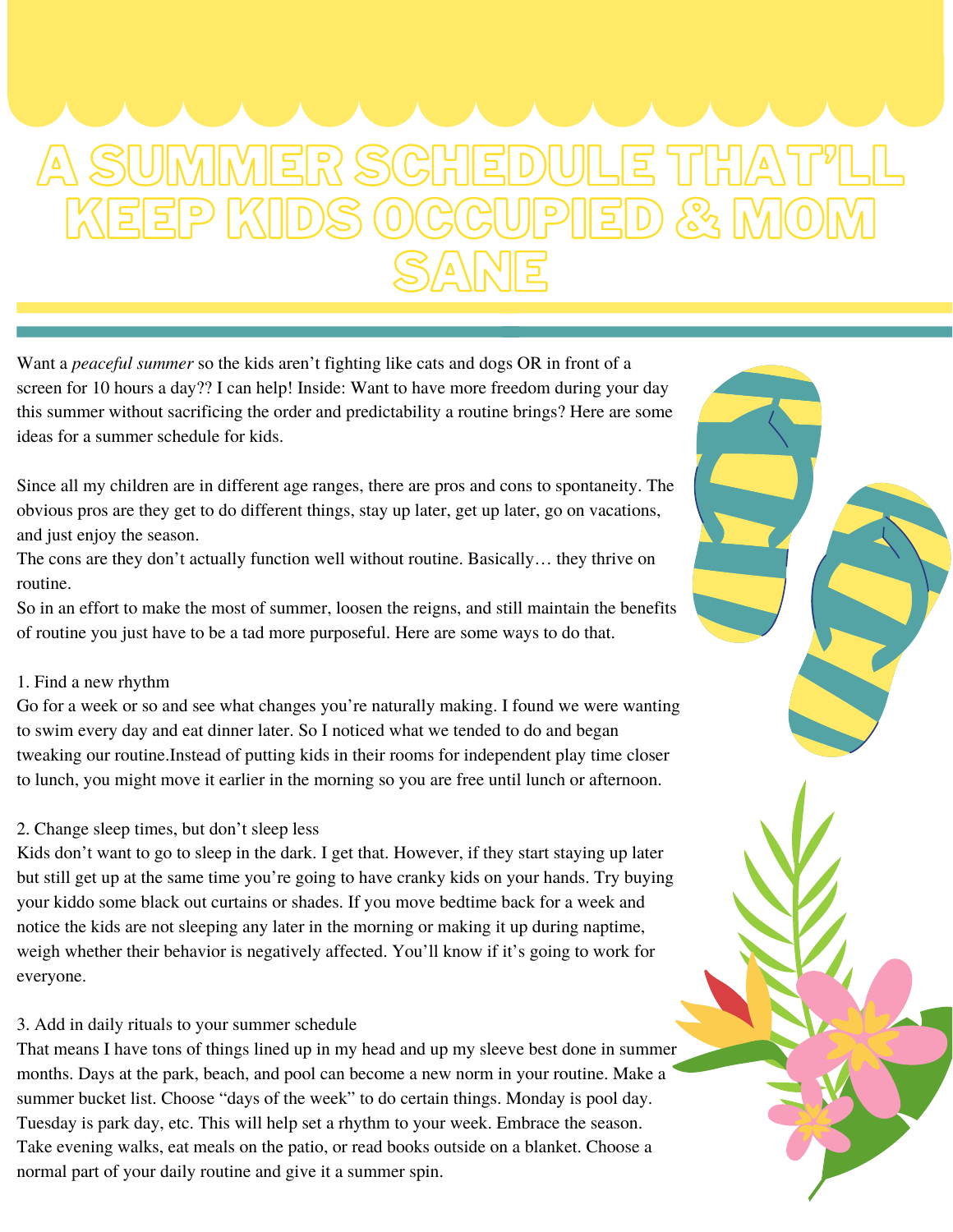

# **FIND AND COUNT BUG HUNT**



Gather your materials. You will need a clip board, a marker and a piece of paper. If you want grab a magnifying glass and a plastic jar if you want to collect what you find.





We drew pictures as well as spelled out the words. Out you go! Start searching!



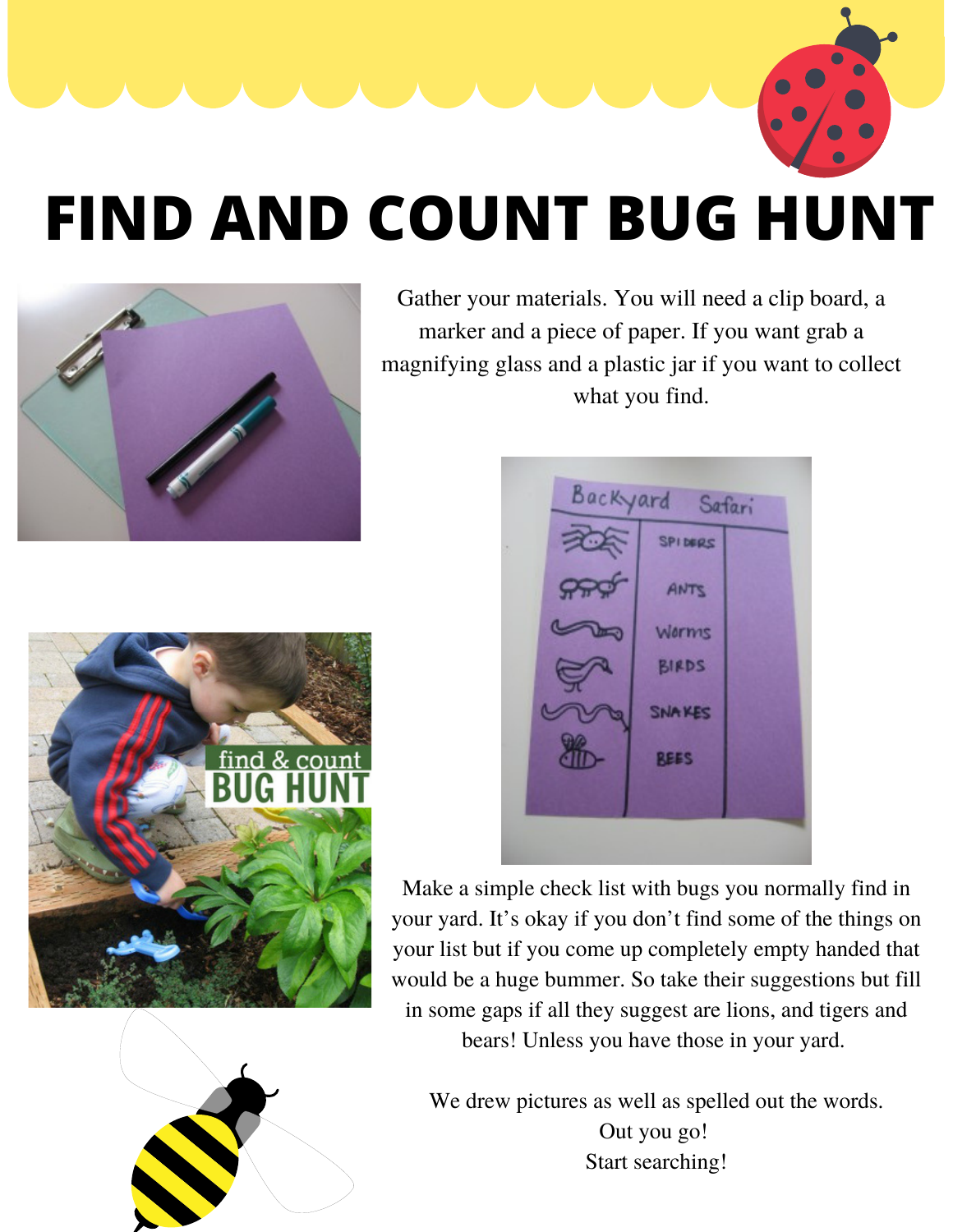

## Helping Your Child Grow and Thrive



In February 2022 the developmental milestone checklists for children were updated for the first time in nearly 20 years. Along with the updates, new screening checklists were developed for young children at 15 and 30 months of age. The reason for the update was to look at the ages for when most children (75%) would be expected to achieve developmental milestones. While it is important to remember that all children develop at their own pace, one of the key factors in identifying concerns with a child is your knowledge of your child and their ability to participate in the life of your family.

You may have questions about what these changes may mean for you and the conversations you are having with your child's physician. The resources below will provide you links to valuable materials to review to help you to understand your child's development and assist in those conversations. As a result, you and your child's physician will have a better way of responding to developmental concerns, including earlier identification of autism and other social-communication concerns. That also means earlier connections to services and supports like WV Birth to Three to help you help your child.

If you are concerned about your child's development, talk to your child's doctor. They can assist you in looking at any medical concerns that need looked at and can help connect you to programs like WV Birth to Three to help support you and your child.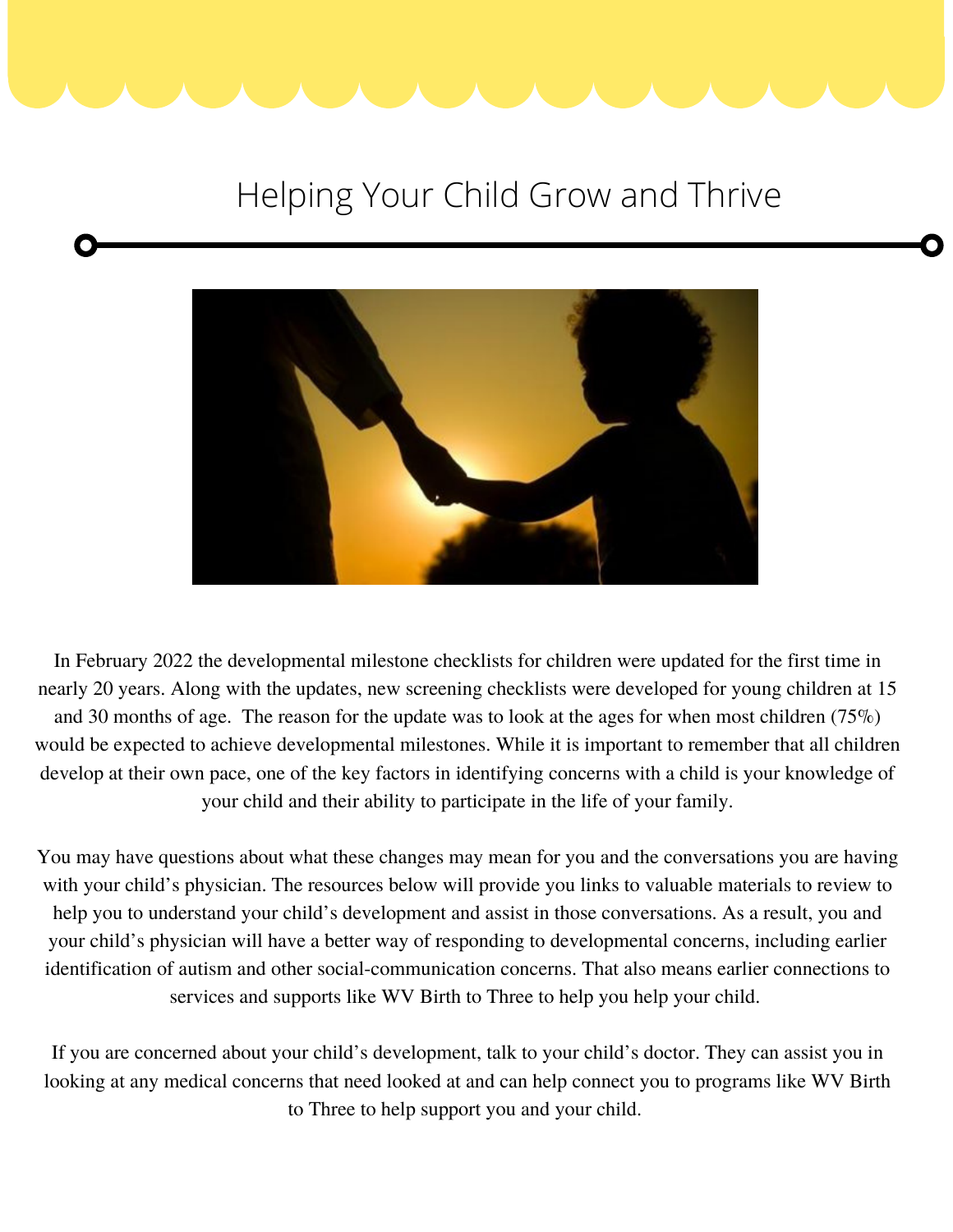